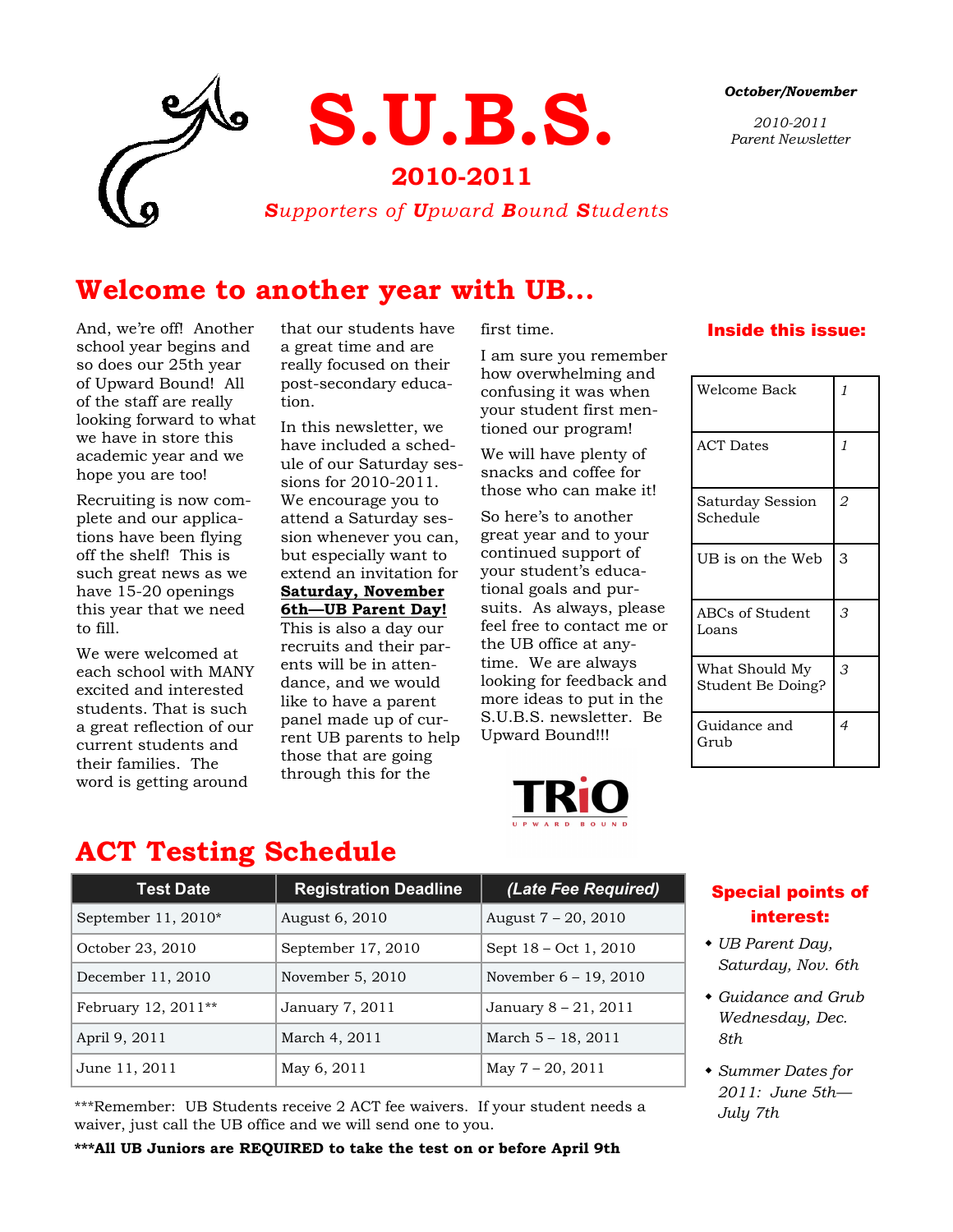## **Saturday Session Dates 2010-2011**

### **Bus Schedule**

"To catch the reader's attention, place an interesting sentence or quote from the story here."

*Upward Bound Saturday sessions take place from 8:30 a.m. to 12:00 p.m. on the third floor of the Administration Building at Northwest Missouri State University.*

| September 18 | College Visit – UNO                                                        | January 15         | Regular Session               |
|--------------|----------------------------------------------------------------------------|--------------------|-------------------------------|
| October 16   | Regular Session /<br>Visitors Welcome                                      | <b>February 5</b>  | Regular Session               |
|              | <b>November 6</b> Regular Session /<br>Visitors Welcome<br>(UB Parent Day) | <b>February 26</b> | Regular Session /<br>TRIO Day |
|              |                                                                            | March 12           | Regular Session               |
|              | <b>November 20 Regular Session /</b><br>Visitors Welcome                   | April 2            | Regular Session               |
| December 4   | Regular Session                                                            |                    |                               |
|              | (New Members Announced)                                                    | April 23           | Regular Session               |
|              |                                                                            |                    |                               |

#### **Bus Schedule (October 16 – April 23)**

| <b>School</b>       | <b>Pick Up Time</b> | <b>Drop Off Time</b> | Location                 |
|---------------------|---------------------|----------------------|--------------------------|
| King City           | $7:30$ a.m.         | 1:40 p.m.            | <b>High School</b>       |
| Stanberry           | $7:45$ a.m.         | $1:25$ p.m.          | High School              |
| Northeast Nodaway   | $8:05$ a.m.         | $1:05$ p.m.          | High School              |
|                     |                     |                      |                          |
| Rock Port           | $7:30$ a.m.         | 1:50 p.m.            | High School              |
| Tarkio              | $7:45$ a.m.         | 1:35 p.m.            | <b>Elementary School</b> |
| West Nodaway        | 8:10a.m.            | 1:10 p.m.            | High School              |
|                     |                     |                      |                          |
| <b>Arrive NWMSU</b> | 8:30a.m.            |                      | Administration           |
| <b>Leave NWMSU</b>  | $*12:15 p.m.$       |                      |                          |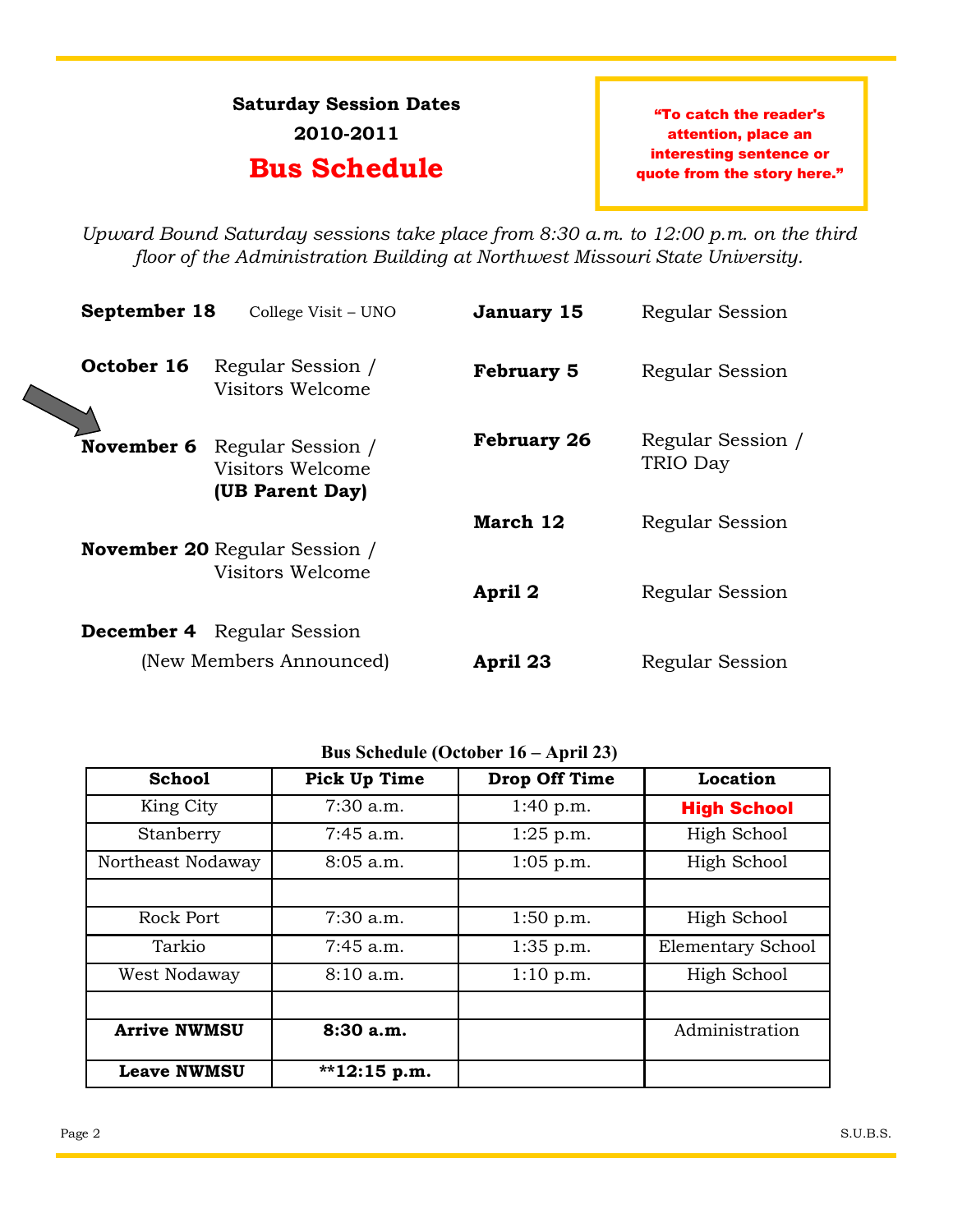## **Get Connected With UB...Visit Our Website**

The Upward Bound staff is constantly looking for ways to keep our students and parents more connected with our program. The easiest way we have found to do that is through our website.

The Upward Bound website provides a wealth of information for you and your student regarding our program and the transition to postsecondary education. On the site, parents can find everything from FAFSA information and links to ACT help, a calendar of important dates, and ALL Upward Bound forms relevant to the program like

handbooks and absent forms.

We often get many questions from students regarding dates, paperwork, and events. Although we



*Upward Bound is on the web! Visit: www.nwmissouri.edu/ dept/upwardbound*

don't mind answering those questions, we are trying to encourage and direct both students and parents towards checking the website first!

Along with academic information, we enjoy posting pictures from some of our Saturday sessions and cultural events. If you would like to see something added to our site, please let us know. We welcome your feedback! The Upward Bound webpage can be seen by visiting:

**www.nwmissouri.edu/dept/ upwardbound**

## **Some ABC's of Federal Loan Programs**

If your student is a Junior or Senior, you have probably seen a lot of information about loans, scholarship and other financial terms. It is important that you take the time to understand the terms and acronyms or it could come back to haunt you later. One of the biggest questions we have from parents and students are over loans.

At first, most parents are VERY hesitant to take out loans for their students education. In reality, over 75% of students receive government aid in the form of grants or loans. However, if you ever were to take out a loan, a school loan is the best investment one can make. Not only are they very low in interest, but the end result of a college degree will pay back ten-fold.

Here are some things we feel are the most important:

**Subsidized Loans:** These loans are based on financial need. These are the first types of loans you want to take out when paying for college. The government pays all interest on these loans until you begin repaying the loan. Payments don't need to begin until 6 months AFTER a student graduates OR 6 months after the student stops going to school full-time.

**Unsubsidized Loans:** All students are eligible for these loans. Interest starts being paid immediately or it

will be capitalized (added to the principal loan balance) and this loan is not based on income or assets.

**FAFSA:** The Federal Application for Federal Student Aid is an application that ALL students need to complete if they wish to receive any type of financial aid from the government. Many schools make all applicants apply. There is no cost to fill out the application, but if you don't, you are definitely missing out on many opportunities for aid.

If you have any questions about financial aid, please call our office.

# **What Should My Student Be Doing NOW???**

#### **SOPHOMORES:**

- Begin looking at colleges of interest and what degree they may want to pursue.
- Complete the assignments in their portfolios at field tutoring that will help with the college transition process.

#### **JUNIORS:**

- Register for the ACT now! Enroll in ACT prep and begin practicing for the test. You can use 2 waivers through UB so you don't need to pay to take the test.
- Begin to narrow down your college search by looking at websites and taking a college visit.

#### **SENIORS:**

- Take the ACT again. Raising your score even 1 point will mean a lot of extra scholarship money.
- Get college applications sent in. UB provides application fee waivers so don't pay to fill one out! Most deadlines are Dec. 1 so they have time to put together financial aid packages.